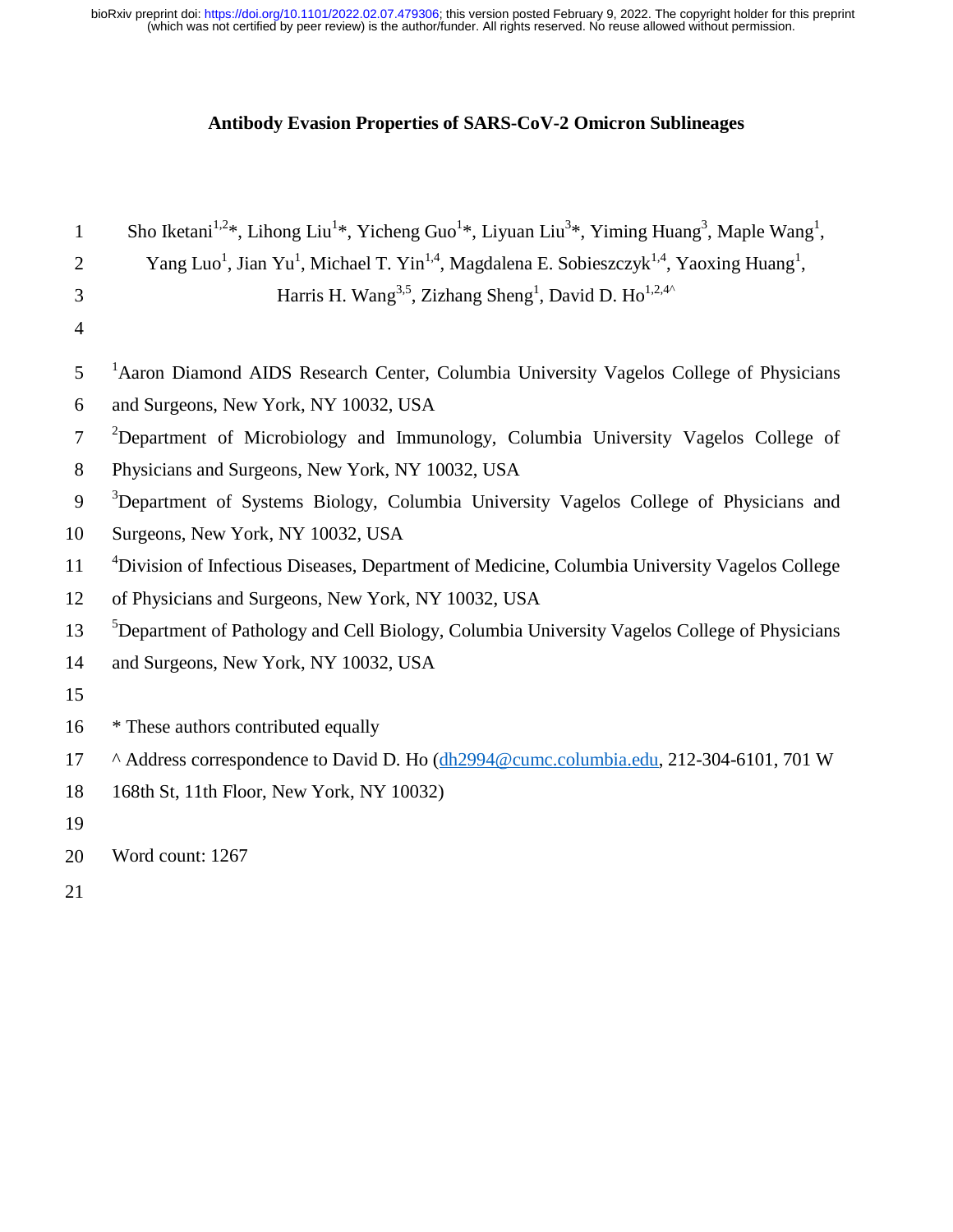### 22 **Abstract**

23

24 The identification of the Omicron variant (B.1.1.529.1 or BA.1) of SARS-CoV-2 (severe acute 25 respiratory syndrome coronavirus 2) in Botswana in November  $2021<sup>1</sup>$  immediately raised alarms 26 due to the sheer number of mutations in the spike glycoprotein that could lead to striking 27 antibody evasion. We<sup>2</sup> and others<sup>3-6</sup> recently reported results in this Journal confirming such a 28 concern. Continuing surveillance of Omicron evolution has since revealed the rise in prevalence 29 of two sublineages, BA.1 with an R346K mutation (BA.1+R346K) and B.1.1.529.2 (BA.2), with 30 the latter containing 8 unique spike mutations while lacking 13 spike mutations found in BA.1. 31 We therefore extended our studies to include antigenic characterization of these new sublineages. 32 Polyclonal sera from patients infected by wild-type SARS-CoV-2 or recipients of current mRNA 33 vaccines showed a substantial loss in neutralizing activity against both BA.1+R346K and BA.2, 34 with drops comparable to that already reported for  $BA.1^{2,3,5,6}$ . These findings indicate that these 35 three sublineages of Omicron are antigenically equidistant from the wild-type SARS-CoV-2 and 36 thus similarly threaten the efficacies of current vaccines. BA.2 also exhibited marked resistance 37 to 17 of 19 neutralizing monoclonal antibodies tested, including  $S309$  (sotrovimab)<sup>7</sup>, which had 38 retained appreciable activity against BA.1 and BA.1+R346 $K^{2-4,6}$ . This new finding shows that 39 no presently approved or authorized monoclonal antibody therapy could adequately cover all 40 sublineages of the Omicron variant.

41

#### 42 **Main Text**

43

44 The meteoric rise of the B.1.1.529/Omicron to become the dominant SARS-CoV-2 variant 45 globally has been truly remarkable<sup>8</sup>. Continuing surveillance of its evolution in the population 46 over the past six weeks has revealed that the proportion of the original form, BA.1, has been 47 decreasing steadily while the proportions of two other sublineages have increased noticeably 48 (**Fig. 1a**). In fact, the BA.1+R346K sublineage now accounts for ~30% of Omicron sequences 49 globally, and ~30-45% in South Africa, United Kingdom, and United States. On the other hand, 50 the BA.2 sublineage accounts for only ~13% of Omicron sequences globally, but it is not only on 51 the rise but also the dominant form in countries such as Denmark and India. These three 52 sublineages of Omicron share 21 mutations in the spike protein, wherein BA.2 contains 8 unique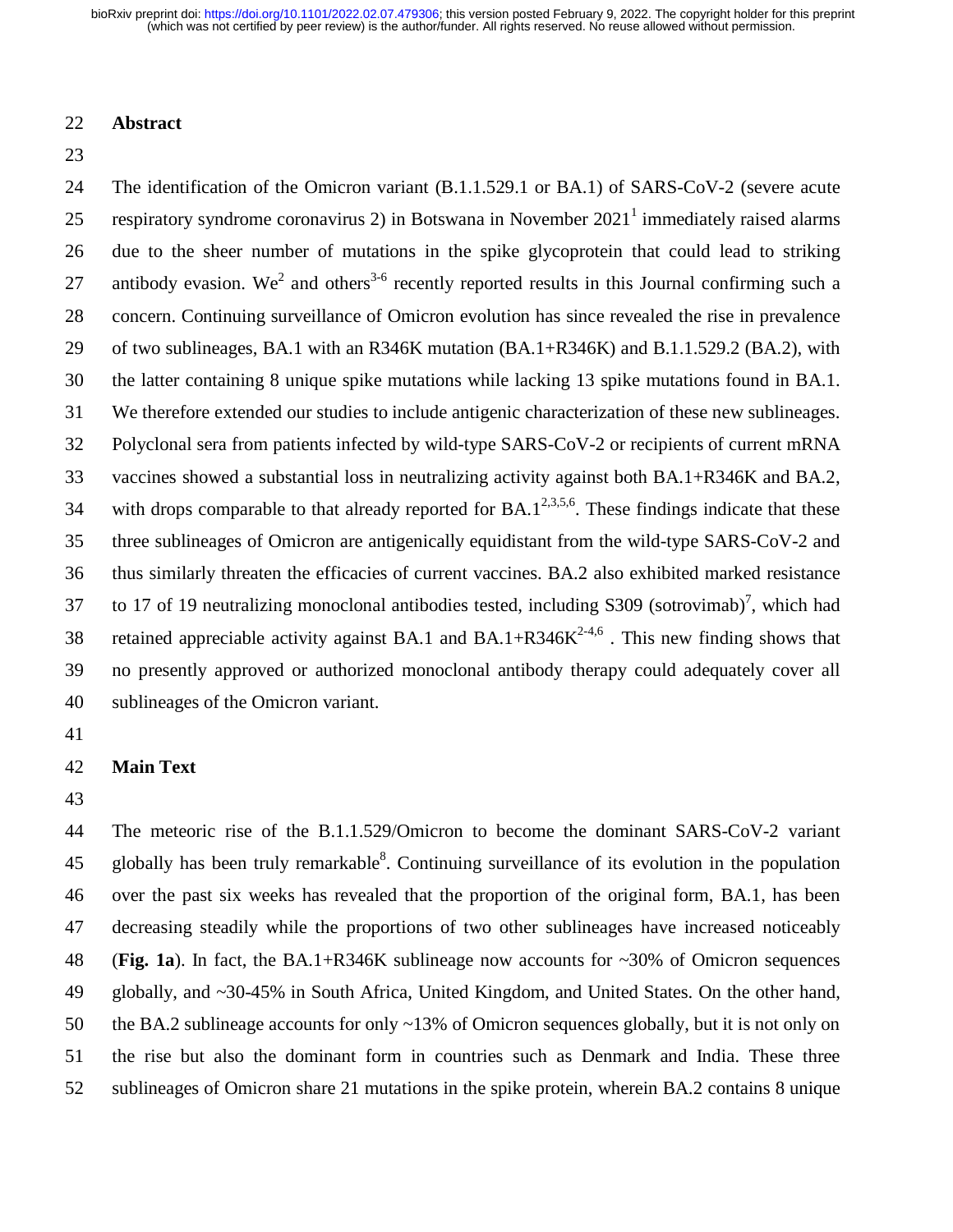53 mutations and BA.1 contains 13 unique mutations (**Fig. 1b**). Of course, BA.1+R346K has one 54 mutation more than BA.1. Given these differences, their antigenic properties cannot be assumed 55 to be the same or similar.

56

57 Therefore, we first investigated the neutralization sensitivity of the Omicron sublineages by 58 polyclonal sera from convalescent patients or individuals given mRNA vaccines, with or without 59 a booster shot. These serum samples, as well as the pseudovirus neutralization assay used, were 60 identical to ones previously reported<sup>2</sup>. The wild-type D614G pseudovirus was included as a 61 comparator. As was observed and reported for  $BA.1^{2,3,5,6}$ , a marked and significant loss of serum 62 neutralizing activity against BA.1+R346K and BA.2 relative to D614G was noted, with 63 neutralizing titers for numerous samples dropping below the limit of detection (**Fig. 1c**). The loss 64 of neutralizing activity against BA.1+R346K or BA.2 sublineages was less prominent for sera 65 obtained from individuals who received a booster vaccination (**Fig. 1c**, right panel), consistent 66 with reported findings for BA.1<sup>2,3,6</sup>. Among these samples, the mean serum neutralizing titers 67 against Omicron sublineages were significantly lower than the mean titer for D614G; although 68 the mean titer was slightly lower for BA.2, the difference from BA.1 sublineages did not reach 69 statistical significance  $(P = 0.242)$ .

70

71 To further examine antigenic differences in the spike protein of these Omicron sublineages, a 72 panel of 19 neutralizing monoclonal antibodies was used as probes. Seventeen were directed to 73 different epitope clusters (classes 1-4) within the receptor-binding domain (RBD), whereas two 74 were directed to the N-terminal domain (NTD). These antibodies included REGN10987 75 (imdevimab)<sup>9</sup>, REGN10933 (casirivimab)<sup>9</sup>, COV2-2196 (tixagevimab)<sup>10</sup>, COV2-2130 76 (cilgavimab)<sup>10</sup>, LY-CoV555 (bamlanivimab)<sup>11</sup>, CB6 (etesevimab)<sup>12</sup>, Brii-196 (amubarvimab)<sup>13</sup>, 77 Brii-198 (romlusevimab)<sup>13</sup>, S309 (sotrovimab)<sup>7</sup>, LY-CoV1404 (bebtelovimab)<sup>14</sup>, ADG-2<sup>15</sup>, 78 DH1047<sup>16</sup>, and S2X259<sup>17</sup>, as well as 1-20, 2-15, 2-7, 4-18, 5-7<sup>18</sup> and 10-40<sup>19</sup> from our group. 79 Overall, 17 of 19 monoclonal antibodies were either totally inactive or severely impaired in 80 neutralizing BA.2 (**Fig. 2a**), somewhat like previous findings for BA.1 and BA.1+R346K<sup>2</sup> but 81 with important differences (**Fig. 2b**). All class 4 antibodies tested lost greater neutralizing 82 potency against BA.2 versus BA.1 sublineages. Two class 3 antibodies, COV2-2130 and 2-7, 83 retained decent activity against BA.2 while having no activity against BA.1 viruses. S309 or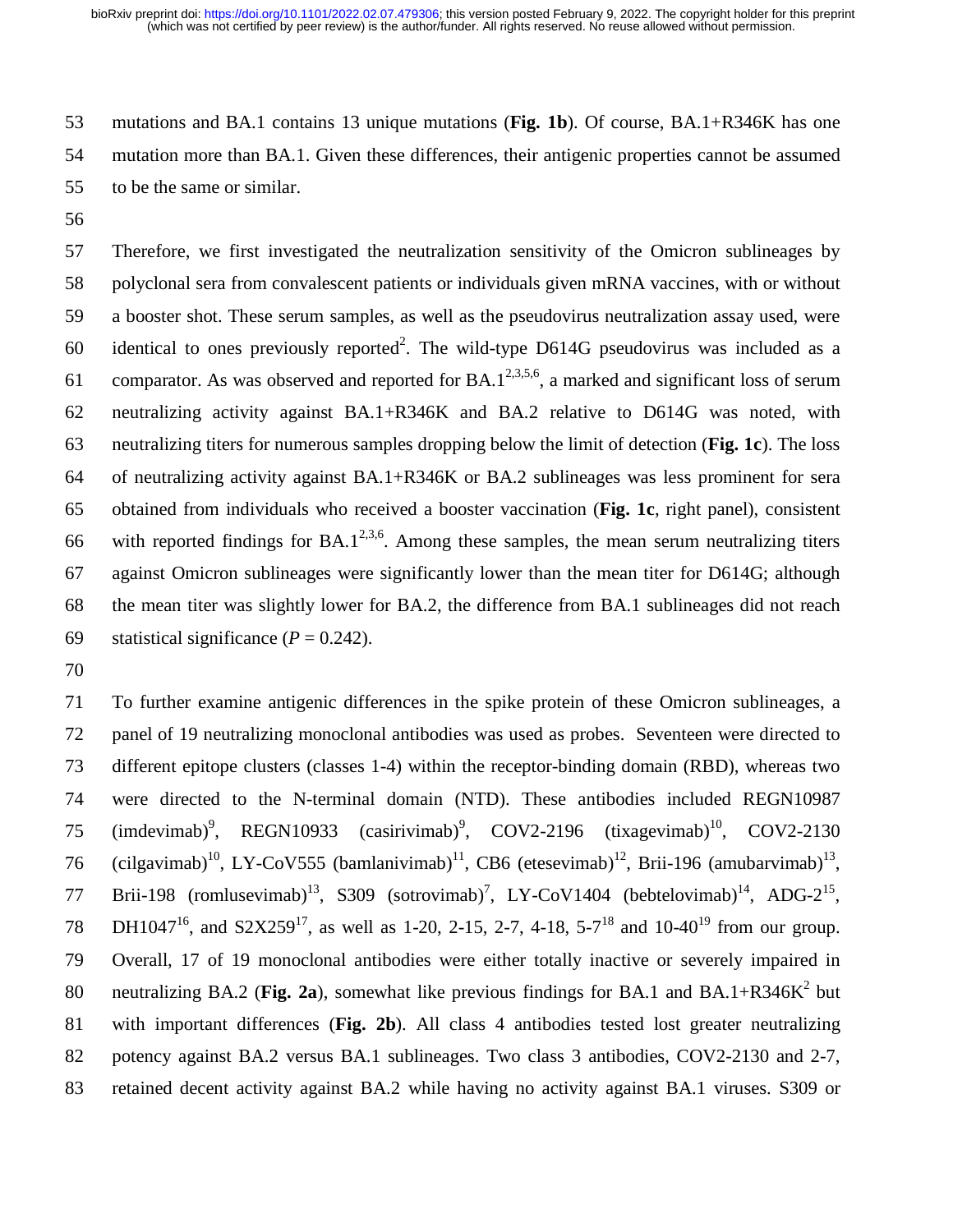84 sotrovimab lost 27-fold neutralizing activity against BA.2; this is particularly important because 85 it was found to be the only clinically approved or authorized monoclonal antibody to retain 86 activity against the original form of Omicron<sup>2-4</sup>. LY-CoV1404, another class 3 antibody in 87 development, remained potent in neutralizing all Omicron sublineages, suggesting that there is 88 still a patch within this antibody-binding region that is unaffected by all spike mutations found in 89 SARS-CoV-2 variants to date. Although there was a lack of an observable difference among the 90 Omicron sublineages in neutralization by polyclonal sera (**Fig. 1c**), important antigenic 91 differences do exist when probed by monoclonal antibodies. Except for S309, BA.1 appears to 92 be more resistant to class 3 antibodies than BA.2, while BA.2 is more resistant to all class 4 93 antibodies tested. Our recent study<sup>2</sup> showed that previous SARS-CoV-2 variants, such as 94 B.1.351/Beta and B.1.617.2/Delta, evolved to resist class 1, class 2, and NTD antibodies first, 95 and then the Omicron variant seemingly has further evolved to resist class 3 and class 4 96 antibodies in addition. Our current findings suggest that the Omicron sublineages may have 97 diverged under slightly different pressure from class 3 and class 4 antibodies to the RBD.

98

99 Finally, we constructed each of the eight BA.2-specific spike mutations alone as pseudoviruses 100 and tested them using the same panel of 19 monoclonal antibodies (**Fig. 2b**). S371F broadly 101 affected most of the RBD-directed antibodies, similar to what was observed for S371L in BA.1<sup>2</sup> 102 but with a greater negative impact, perhaps due to the bulkier side chain of phenylalanine. 103 Intriguingly but importantly, S371F appears to be majorly responsible for the loss in potency of 104 S309, although this mutation was not observed previously as a marker for clinical resistance to  $105$  sotrovimab<sup>20</sup>. CB6 was adversely affected by the D405N mutation, likely due to its position 106 within the epitope of this antibody<sup>12</sup>. It is not clear how T19I and L24S mutations in the NTD 107 subtly impaired the neutralizing activity of class 1 antibodies to RBD.

108

109 In summary, we have comprehensively evaluated the antigenic properties of two sublineages of 110 the Omicron variant, BA.1+R346K and BA.2, and we believe our results have important clinical 111 implications. First, polyclonal sera showed a substantial loss in neutralizing activity against both 112 sublineages, with drops comparable to that of BA.1 (**Fig. 1c**). These three sublineages of 113 Omicron, therefore, seem to be antigenically equidistant from the wild-type SARS-CoV-2, likely 114 threatening the efficacies of current COVID-19 vaccines to a similar extent. The present study,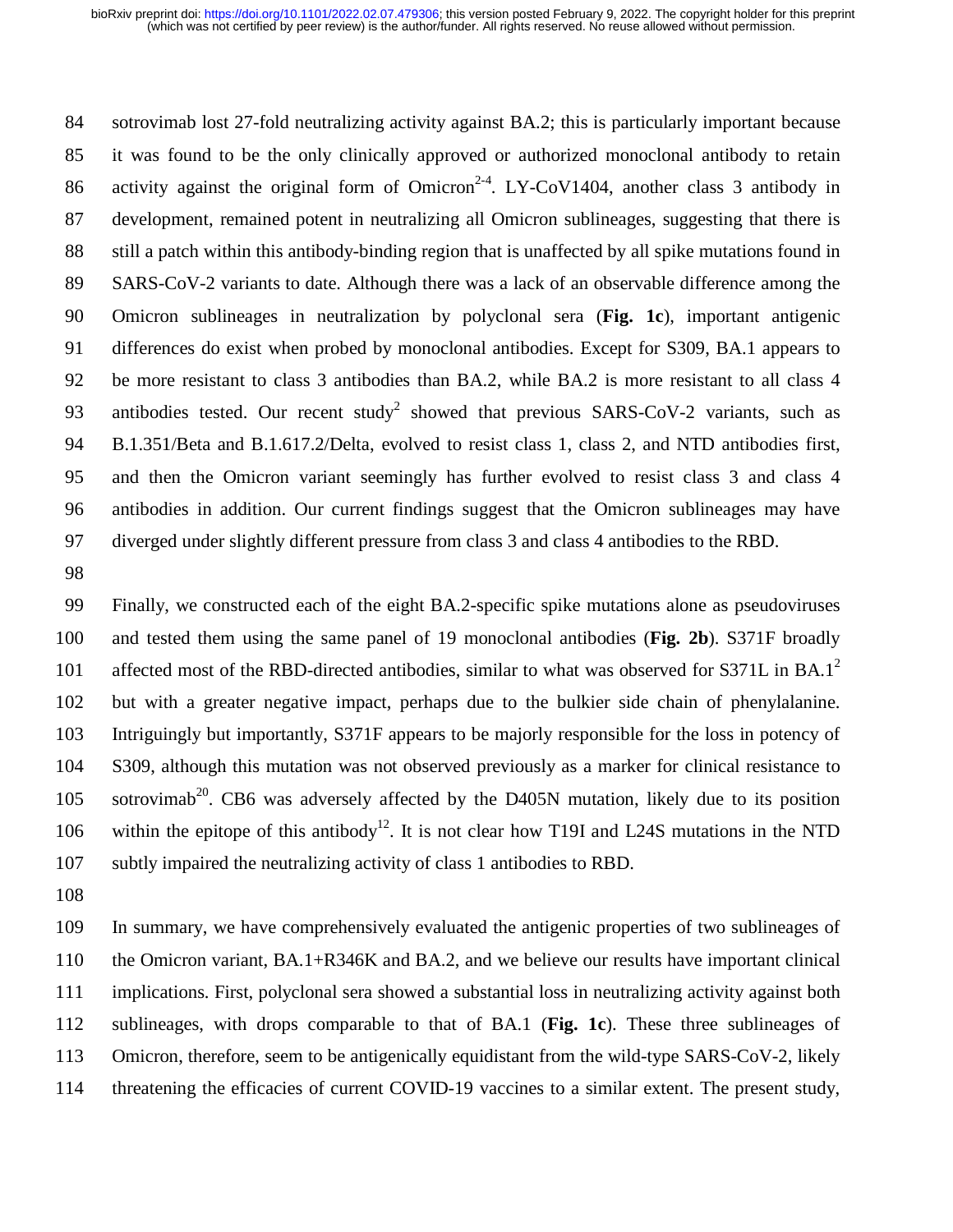115 however, does not address the antigenic distance between BA.1 and BA.2, which will require 116 cross-neutralization experiments using sublineage-specific sera to determine. Second, 117 monoclonal antibodies were affected in a disparate manner for the different Omicron sublineages. 118 For clinically approved or authorized antibodies, only S309 (sotrovimab) retained activity 119 against both BA.1 and BA.1+R346K, but its activity against BA.2 has dropped 27-fold (**Fig. 2b**) 120 to a 50% inhibitory concentration  $(IC_{50})$  of  $\sim$ 1  $\mu$ g/mL (**Fig. 2a**). Only COV2-2130 (cilgavimab) 121 and its combination with COV2-2196 (tixagevimab) retained activity against BA.2, but this 122 antibody combination is only authorized for preventive use. Presently, no authorized therapeutic 123 monoclonal antibody could adequately treat all sublineages of the Omicron variant. This finding 124 poses a therapeutic dilemma in geographic regions where all three sublineages are present in 125 sufficient numbers. As COVID-19 treatment options are narrowed by the emergence of more and 126 more variants, it is imperative that we continue to devise novel strategies to contain this ever-127 evolving pathogen.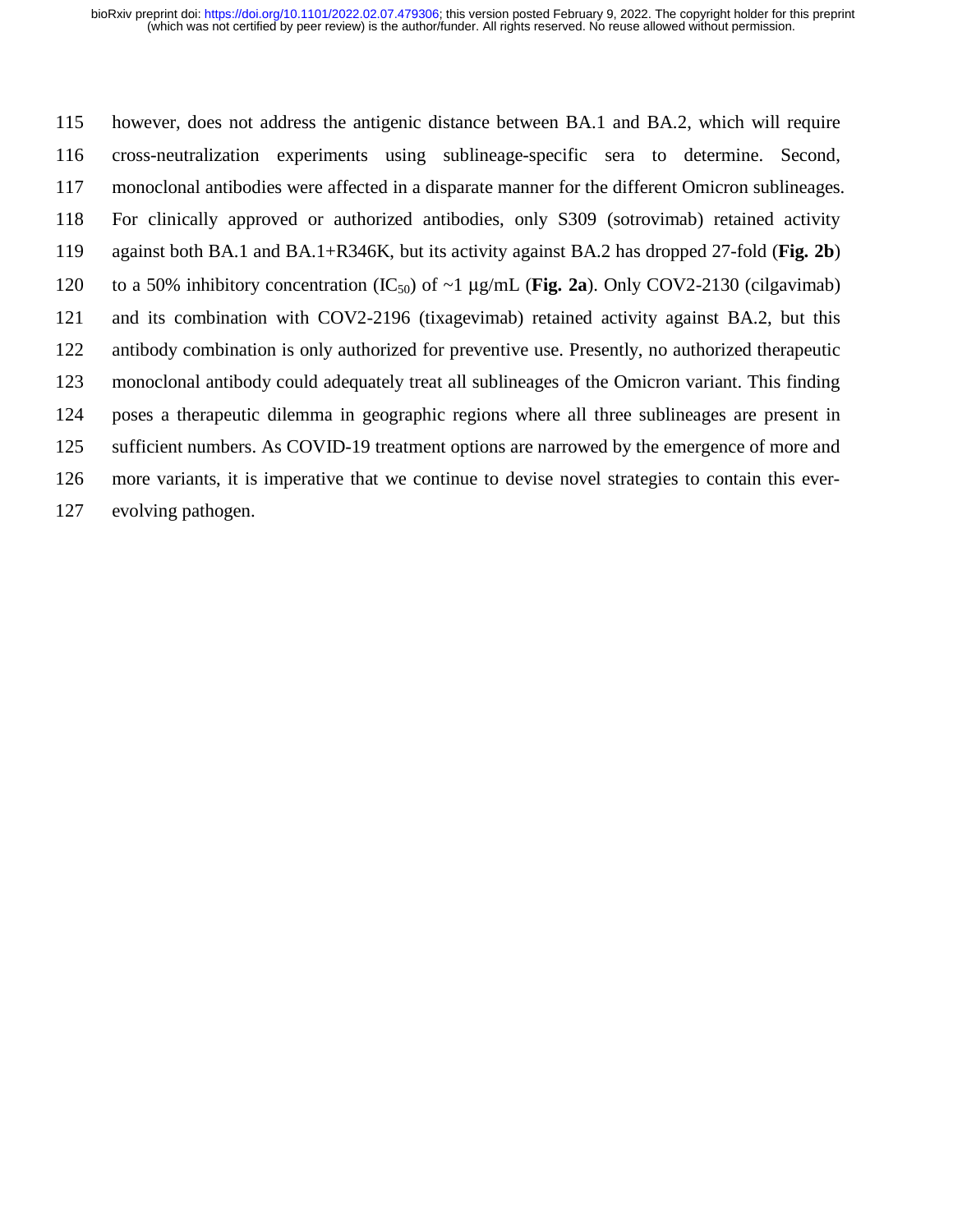### 128 **Figure Legends**

129

130 **Fig. 1 | BA.2 exhibits a similar serum neutralization profile as BA.1 sublineages. a,**  131 Proportions of BA.1, BA.1+R346K, and BA.2 within B.1.1.529 sequences on GISAID over the 132 past six weeks. Values in the upper right corner of each box denote cumulative number of 133 Omicron sequences. **b,** Mutations within the B.1.1.529 lineage. **c,** Pseudovirus neutralization by 134 convalescent and vaccinee sera. Values above points indicate the geometric mean. Numbers in 135 parentheses denote the number of samples above the limit of detection (LOD) of 100. Values 136 below the LOD are arbitrarily plotted to allow for visualization of each sample. P values were 137 determined by two-sided Friedman test followed by Dunn's multiple comparisons test. 138

139 **Fig. 2 | BA.2 differs in resistance profile to monoclonal antibodies. a,** Pseudovirus 140 neutralization by monoclonal antibodies. Values above the LOD of 10 μg/mL are arbitrarily 141 plotted to allow for visualization of each sample. **b**, Fold change in  $IC_{50}$  values relative to D614G 142 of neutralization of Omicron variants, as well as point mutants unique to BA.2.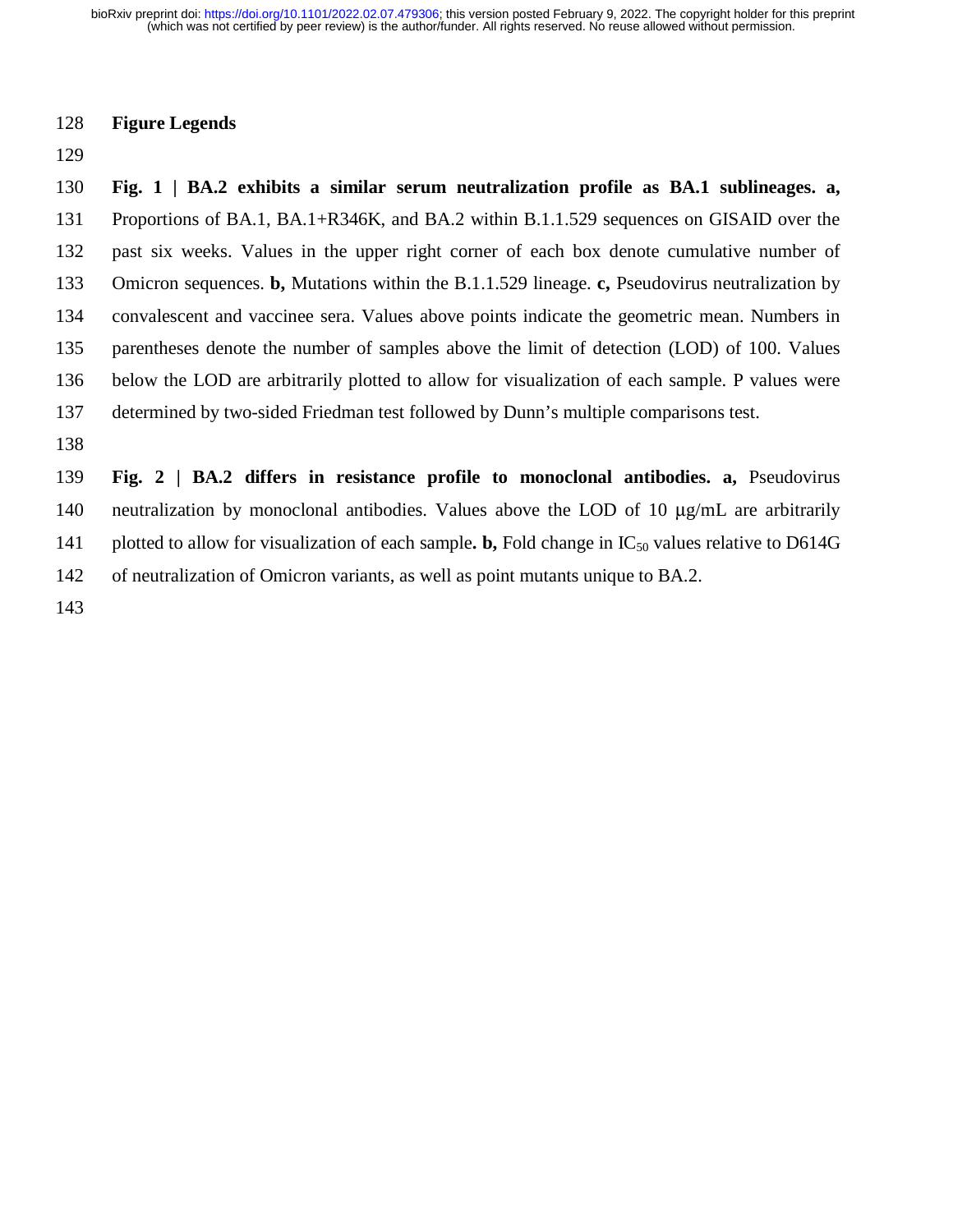### 144 **Figure 1**





 $\mathbf c$ 

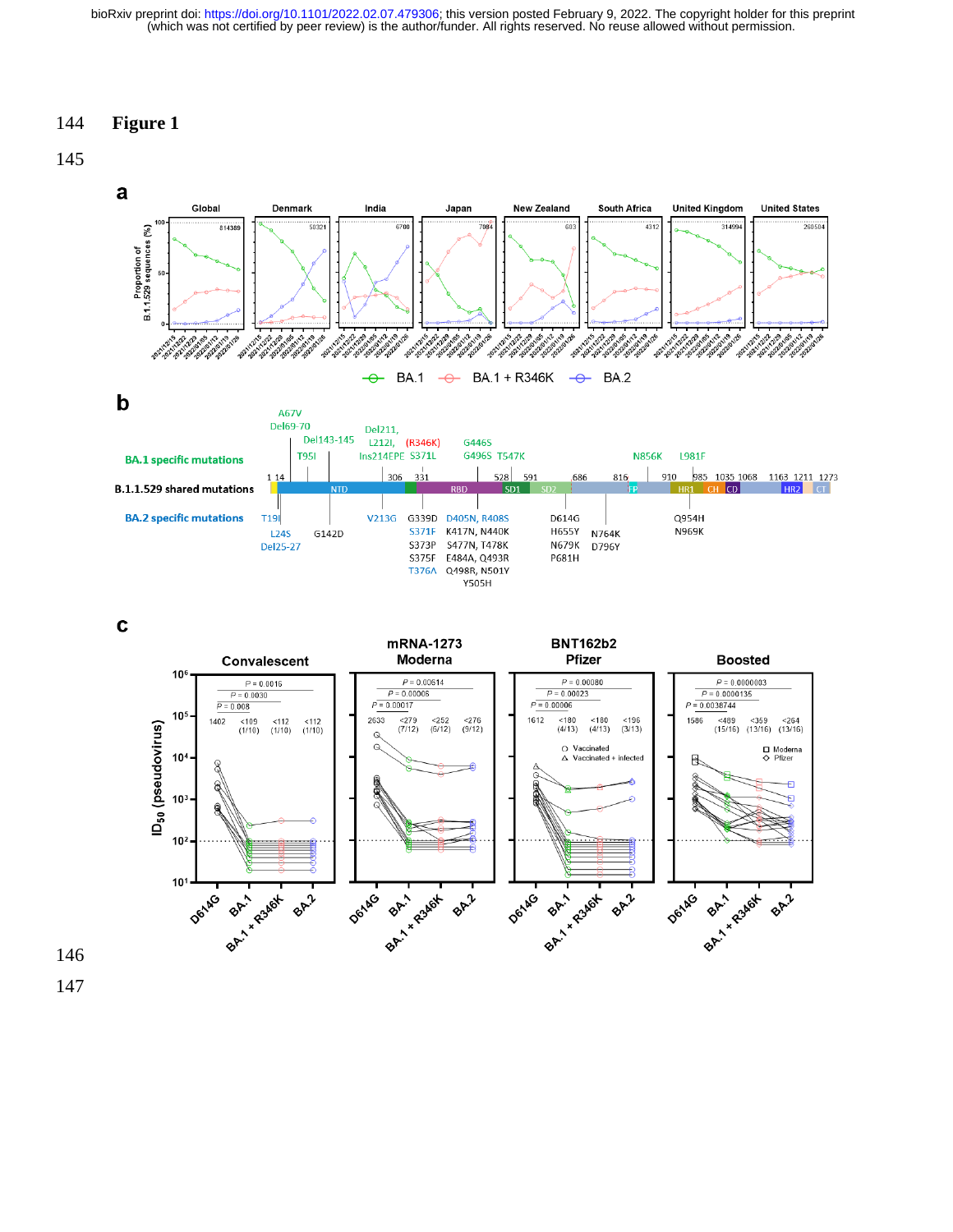# 148 **Figure 2**

## 149



b

|                                                | RBD mAbs        |          |          |                      |                            |               |          |                      |                            |         |         |                 |                |         |              |           |         |          |         |
|------------------------------------------------|-----------------|----------|----------|----------------------|----------------------------|---------------|----------|----------------------|----------------------------|---------|---------|-----------------|----------------|---------|--------------|-----------|---------|----------|---------|
| Fold change in<br>IC <sub>50</sub> relative to | Class 1         |          |          | Class 2              |                            |               |          | Class 3              |                            |         |         |                 |                | Class 4 |              |           |         | NTD mAbs |         |
| <b>D614G</b>                                   | CB <sub>6</sub> | Brii-196 | $1 - 20$ | <b>REGN</b><br>10933 | COV <sub>2</sub> -<br>2196 | LY-CoV<br>555 | $2 - 15$ | <b>REGN</b><br>10987 | COV <sub>2</sub> -<br>2130 | S309    | $2 - 7$ | <b>Brii-198</b> | LY-CoV<br>1404 |         | ADG-2 DH1047 | $10 - 40$ | S2X259  | $4 - 18$ | $5-7$   |
| <b>BA.1</b>                                    | < 428           | $-298$   | < 429    | < 2201               | $-306$                     | $< -1496$     | < 2716   | $< -1716$            | $-83.5$                    | $-6.9$  | $-195$  | 2.3             | 1.4            | $-11.0$ | $-14.2$      | $-21.1$   | $-13.7$ | < 26.7   | $-4.1$  |
| BA.1 + R346K                                   | $< -428$        | $-135$   | < 429    | $-415$               | $-187$                     | < 1496        | < 2716   | < 1716               | < 687                      | $-4.5$  | $-82.1$ | $-.22$          | 1.5            | $-15.7$ | $-7.9$       | $-20.5$   | $-7.5$  | $-.26.7$ | $-5.5$  |
| <b>BA.2</b>                                    | $-428$          | $-322$   | $-429$   | $-2201$              | $-680$                     | $-.1496$      | < 2716   | $-253$               | $-1.9$                     | $-27.0$ | $-7.3$  | $-10.5$         | 1.1            | $-555$  | $-.58.0$     | $-114$    | $-.96$  | $-.26.7$ | $-.171$ |
| T <sub>191</sub>                               | $-3.1$          | $-4.9$   | $-5.3$   | $-3.7$               | $-1.9$                     | $-2.2$        | $-2.0$   | $-2.1$               | $-1.5$                     | $-1.8$  | $-5.1$  | $-1.6$          | $-1.7$         | $-1.7$  | $-1.5$       | $-2.7$    | $-2.9$  | $-6.1$   | $-3.3$  |
| L24S                                           | $-2.9$          | $-4.0$   | $-4.6$   | $-3.2$               | $-2.4$                     | $-2.4$        | $-2.8$   | $-4.2$               | $-2.1$                     | $-1.5$  | $-2.6$  | $-2.2$          | $-1.6$         | $-1.3$  | $-1.1$       | $-2.4$    | $-2.0$  | $-3.1$   | $-1.1$  |
| Del25-27                                       | $-1.2$          | $-2.6$   | $-2.0$   | $-1.3$               | $-1.0$                     | $-1.4$        | $-1.2$   | $-1.3$               | 1.0                        | $-1.3$  | $-2.8$  | 2.0             | $-1.2$         | 1.1     | 1.6          | $-1.8$    | 1.1     | $-23.1$  | $-16.8$ |
| V213G                                          | $-2.5$          | $-3.1$   | $-3.0$   | $-3.1$               | $-1.5$                     | $-1.1$        | $-1.6$   | $-2.2$               | $-2.0$                     | $-1.2$  | $-3.2$  | $-1.1$          | $-1.5$         | 1.1     | 1.0          | $-2.0$    | $-1.7$  | 1.9      | $-2.8$  |
| S371F                                          | $-143$          | $-126$   | $-95.1$  | $-27.9$              | $-26.1$                    | $-5.1$        | $-6.3$   | $-86.6$              | $-1.3$                     | $-20.5$ | $-30.6$ | $-.22$          | $-2.4$         | $-43.0$ | $-60.9$      | $-.114$   | $-77.5$ | 7.8      | 2.3     |
| <b>T376A</b>                                   | $-1.9$          | $-3.1$   | $-2.5$   | $-2.1$               | $-1.3$                     | $-1.7$        | $-1.3$   | $-1.9$               | $-1.8$                     | 1.0     | $-2.7$  | 2.0             | $-1.7$         | 1.1     | 1.1          | $-1.5$    | $-2.3$  | 1.3      | $-1.3$  |
| D405N                                          | $-25.6$         | $-2.3$   | $-2.9$   | $-2.8$               | $-2.1$                     | $-1.9$        | $-1.7$   | $-1.6$               | 1.0                        | 1.5     | $-3.1$  | $-1.6$          | 1.3            | 3.3     | $-1.2$       | $-3.9$    | $-2.2$  | 5.6      | 1.5     |
| <b>R408S</b>                                   | 1.4             | $-1.1$   | $-1.3$   | $-1.1$               | 1.5                        | $-1.6$        | $-1.3$   | 1.2                  | 0.1                        | 1.0     | 1.2     | 1.4             | $-1.4$         | $-1.6$  | $-2.1$       | $-1.2$    | $-3.6$  | 1.1      | $-1.3$  |

150

 $>3$  < 3 < 10 < 100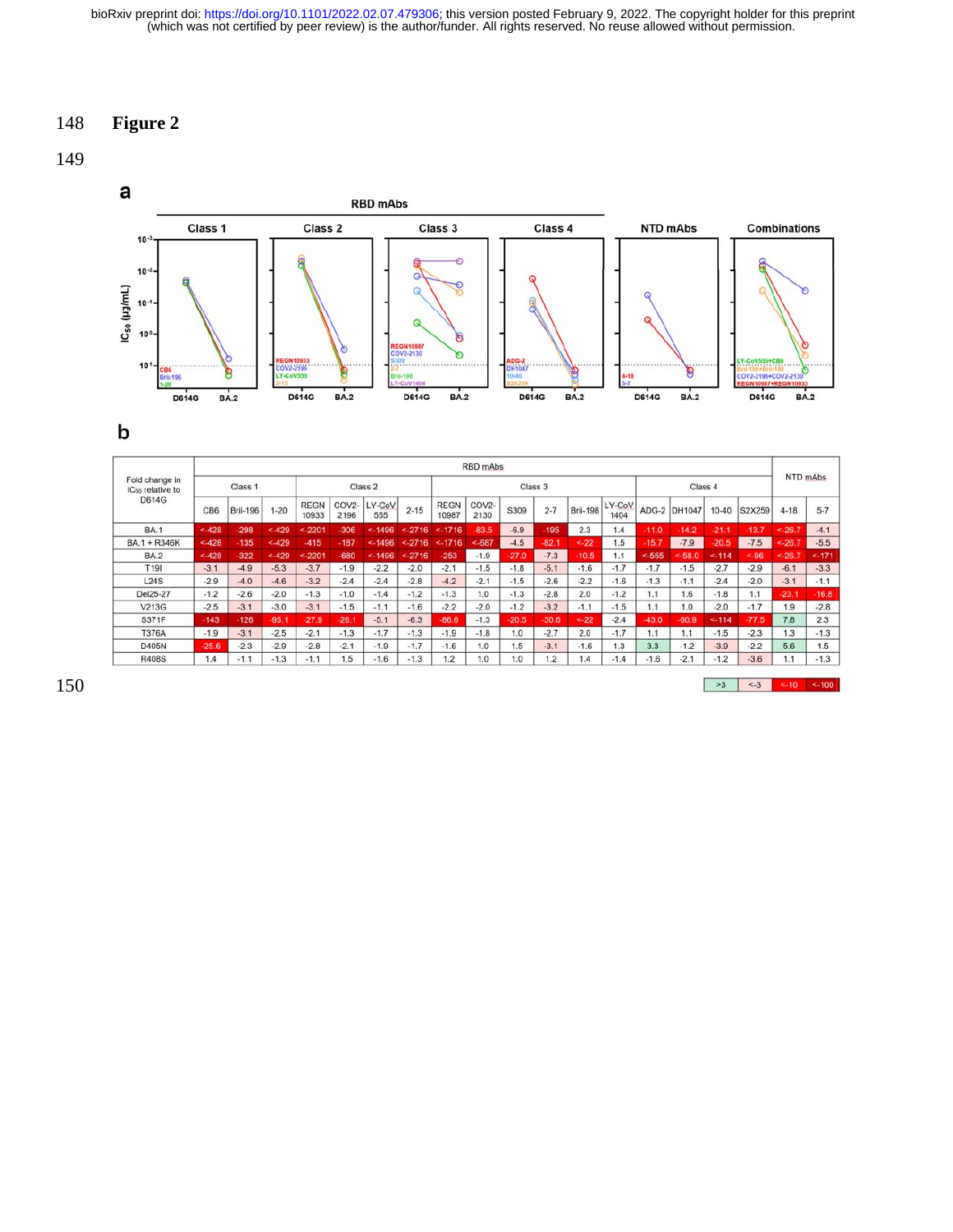# 151 **References**

| 153 | $\mathbf{1}$   | Viana, R. et al. Rapid epidemic expansion of the SARS-CoV-2 Omicron variant in                |
|-----|----------------|-----------------------------------------------------------------------------------------------|
| 154 |                | southern Africa. Nature, doi:10.1038/s41586-022-04411-y (2022).                               |
| 155 | $\overline{2}$ | Liu, L. et al. Striking Antibody Evasion Manifested by the Omicron Variant of SARS-           |
| 156 |                | CoV-2. Nature, doi:10.1038/s41586-021-04388-0 (2021).                                         |
| 157 | 3              | Cameroni, E. et al. Broadly neutralizing antibodies overcome SARS-CoV-2 Omicron               |
| 158 |                | antigenic shift. Nature, doi:10.1038/s41586-021-04386-2 (2021).                               |
| 159 | $\overline{4}$ | Cao, Y. et al. Omicron escapes the majority of existing SARS-CoV-2 neutralizing               |
| 160 |                | antibodies. Nature, doi:10.1038/s41586-021-04385-3 (2021).                                    |
| 161 | 5              | Cele, S. et al. Omicron extensively but incompletely escapes Pfizer BNT162b2                  |
| 162 |                | neutralization. Nature, doi:10.1038/s41586-021-04387-1 (2021).                                |
| 163 | 6              | Planas, D. et al. Considerable escape of SARS-CoV-2 Omicron to antibody neutralization.       |
| 164 |                | Nature, doi:10.1038/s41586-021-04389-z (2021).                                                |
| 165 | 7              | Pinto, D. et al. Cross-neutralization of SARS-CoV-2 by a human monoclonal SARS-CoV            |
| 166 |                | antibody. Nature 583, 290-295, doi:10.1038/s41586-020-2349-y (2020).                          |
| 167 | 8              | Shu, Y. & McCauley, J. GISAID: Global initiative on sharing all influenza data - from         |
| 168 |                | vision to reality. <i>Euro Surveill</i> 22, doi:10.2807/1560-7917.ES.2017.22.13.30494 (2017). |
| 169 | 9              | Hansen, J. et al. Studies in humanized mice and convalescent humans yield a SARS-             |
| 170 |                | CoV-2 antibody cocktail. Science 369, 1010-1014, doi:10.1126/science.abd0827 (2020).          |
| 171 | 10             | Zost, S. J. et al. Potently neutralizing and protective human antibodies against SARS-        |
| 172 |                | CoV-2. Nature 584, 443-449, doi:10.1038/s41586-020-2548-6 (2020).                             |
| 173 | 11             | Jones, B. E. et al. The neutralizing antibody, LY-CoV555, protects against SARS-CoV-2         |
| 174 |                | infection in nonhuman primates. Sci Transl Med 13, doi:10.1126/scitranslmed.abf1906           |
| 175 |                | (2021).                                                                                       |
| 176 | 12             | Shi, R. et al. A human neutralizing antibody targets the receptor-binding site of SARS-       |
| 177 |                | CoV-2. Nature 584, 120-124, doi:10.1038/s41586-020-2381-y (2020).                             |
| 178 | 13             | Ju, B. et al. Human neutralizing antibodies elicited by SARS-CoV-2 infection. Nature          |
| 179 |                | 584, 115-119, doi:10.1038/s41586-020-2380-z (2020).                                           |
| 180 | 14             | Westendorf, K. et al. LY-CoV1404 (bebtelovimab) potently neutralizes SARS-CoV-2               |
| 181 |                | variants. bioRxiv, doi:10.1101/2021.04.30.442182 (2022).                                      |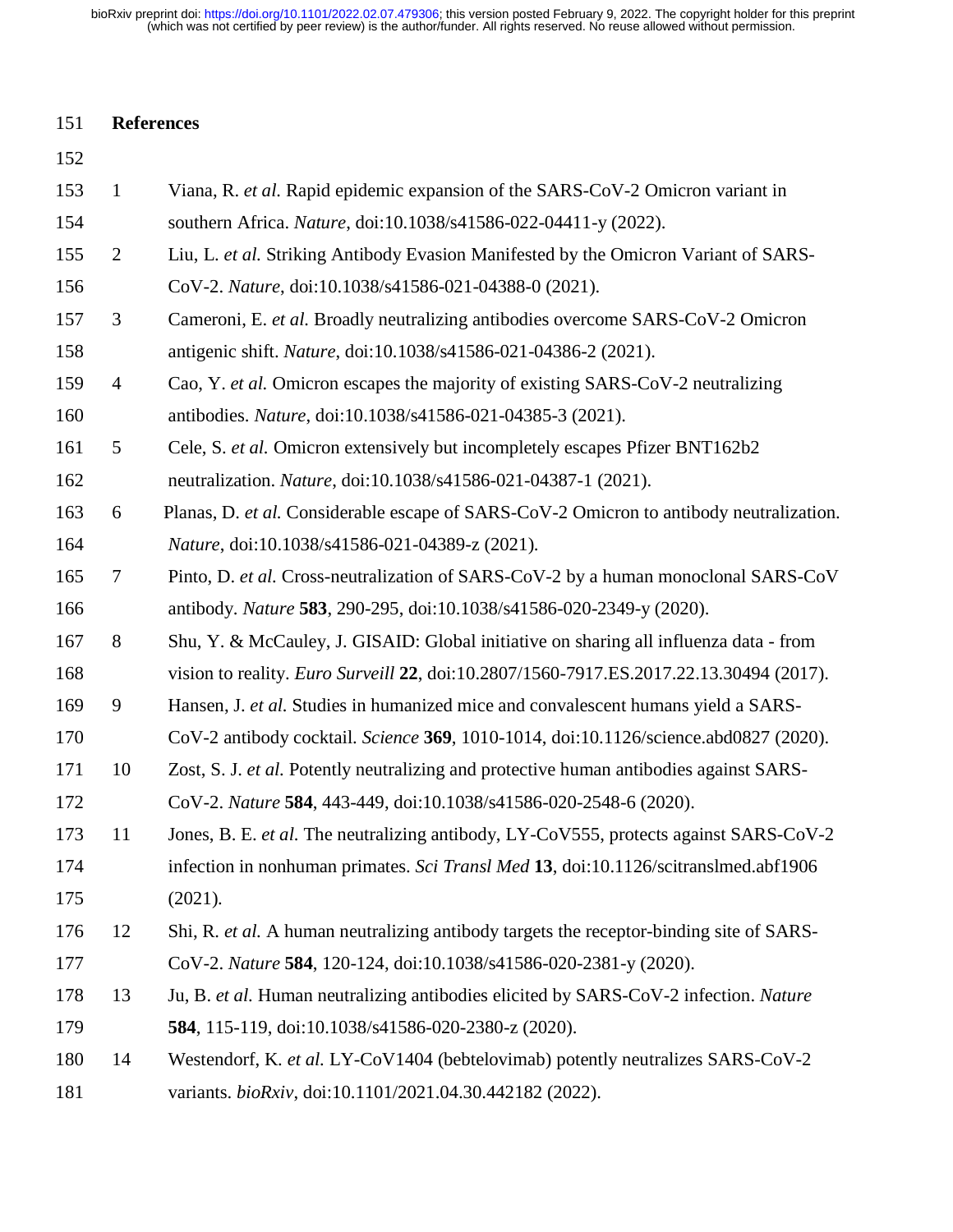| 182 | 15 | Rappazzo, C. G. et al. Broad and potent activity against SARS-like viruses by an        |
|-----|----|-----------------------------------------------------------------------------------------|
| 183 |    | engineered human monoclonal antibody. Science 371, 823-829,                             |
| 184 |    | doi:10.1126/science.abf4830 (2021).                                                     |
| 185 | 16 | Li, D. et al. In vitro and in vivo functions of SARS-CoV-2 infection-enhancing and      |
| 186 |    | neutralizing antibodies. Cell 184, 4203-4219 e4232, doi:10.1016/j.cell.2021.06.021      |
| 187 |    | (2021).                                                                                 |
| 188 | 17 | Tortorici, M. A. et al. Broad sarbecovirus neutralization by a human monoclonal         |
| 189 |    | antibody. Nature 597, 103-108, doi:10.1038/s41586-021-03817-4 (2021).                   |
| 190 | 18 | Liu, L. et al. Potent neutralizing antibodies against multiple epitopes on SARS-CoV-2   |
| 191 |    | spike. Nature 584, 450-456, doi:10.1038/s41586-020-2571-7 (2020).                       |
| 192 | 19 | Liu, L. et al. Isolation and comparative analysis of antibodies that broadly neutralize |
| 193 |    | sarbecoviruses. <i>bioRxiv</i> , doi: https://doi.org/10.1101/2021.12.11.472236 (2021). |
| 194 | 20 | Rockett, R. J. et al. RESISTANCE CONFERRING MUTATIONS IN SARS-CoV-2                     |
| 195 |    | DELTA FOLLOWING SOTROVIMAB INFUSION. medRxiv,                                           |
| 196 |    | doi:https://doi.org/10.1101/2021.12.18.21267628 (2021).                                 |
| 197 |    |                                                                                         |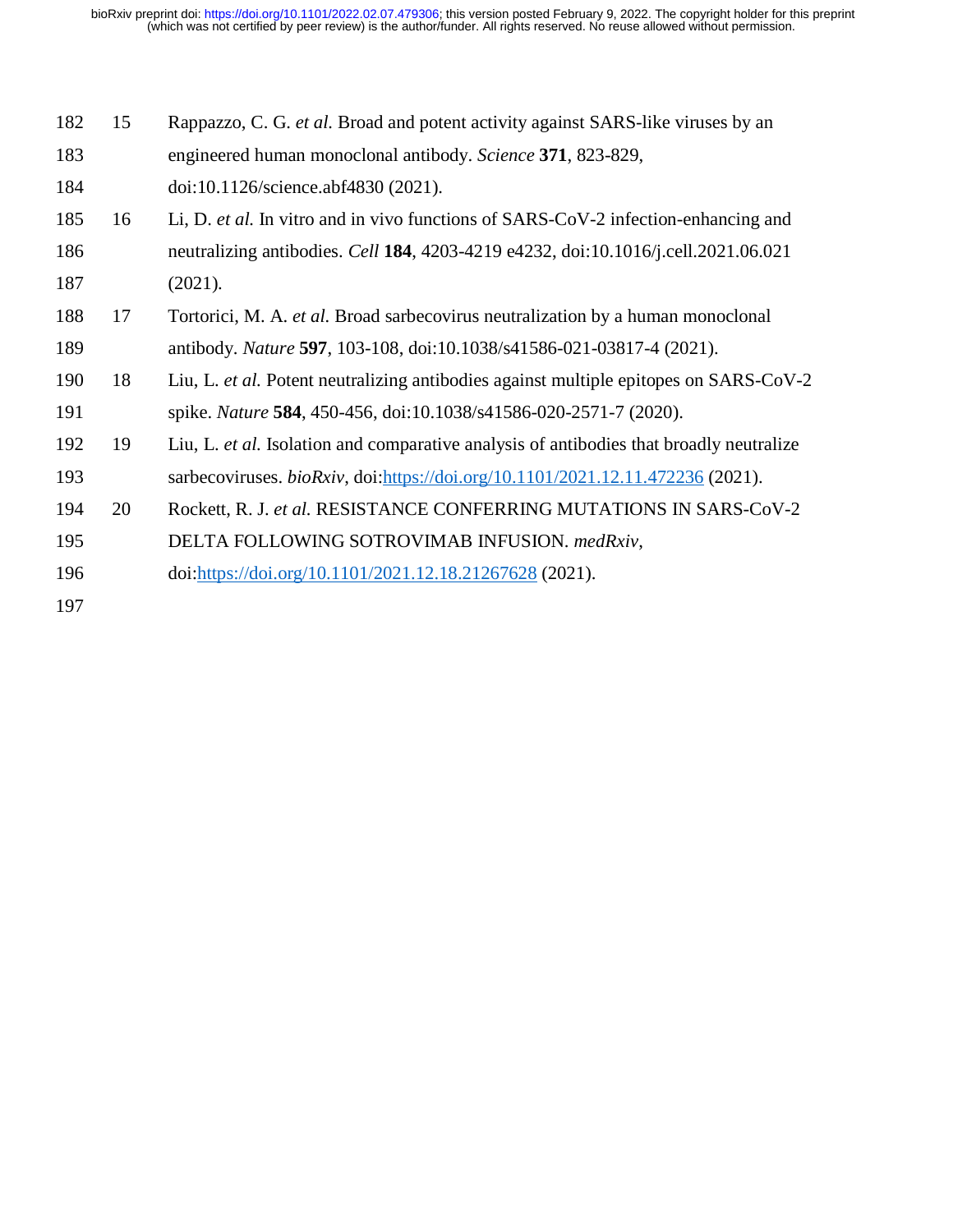|  | 198 | <b>Methods</b> |
|--|-----|----------------|
|--|-----|----------------|

199

## 200 **Data reporting**

201 No statistical methods were used to predetermine sample size. The experiments were not 202 randomized and the investigators were not blinded to allocation during experiments and outcome 203 assessment.

204

## 205 **Serum samples**

206 Identical samples from a previous study were utilized<sup>2</sup>. All collections were conducted under

207 protocols reviewed and approved by the Institutional Review Board of Columbia University.

208

## 209 **Antibodies and pseudovirus neutralization**

210 The expression of antibodies, construction of variant SARS-CoV-2 spike plasmids, production

211 and neutralization of pseudoviruses, were conducted as previously described<sup>2</sup>.